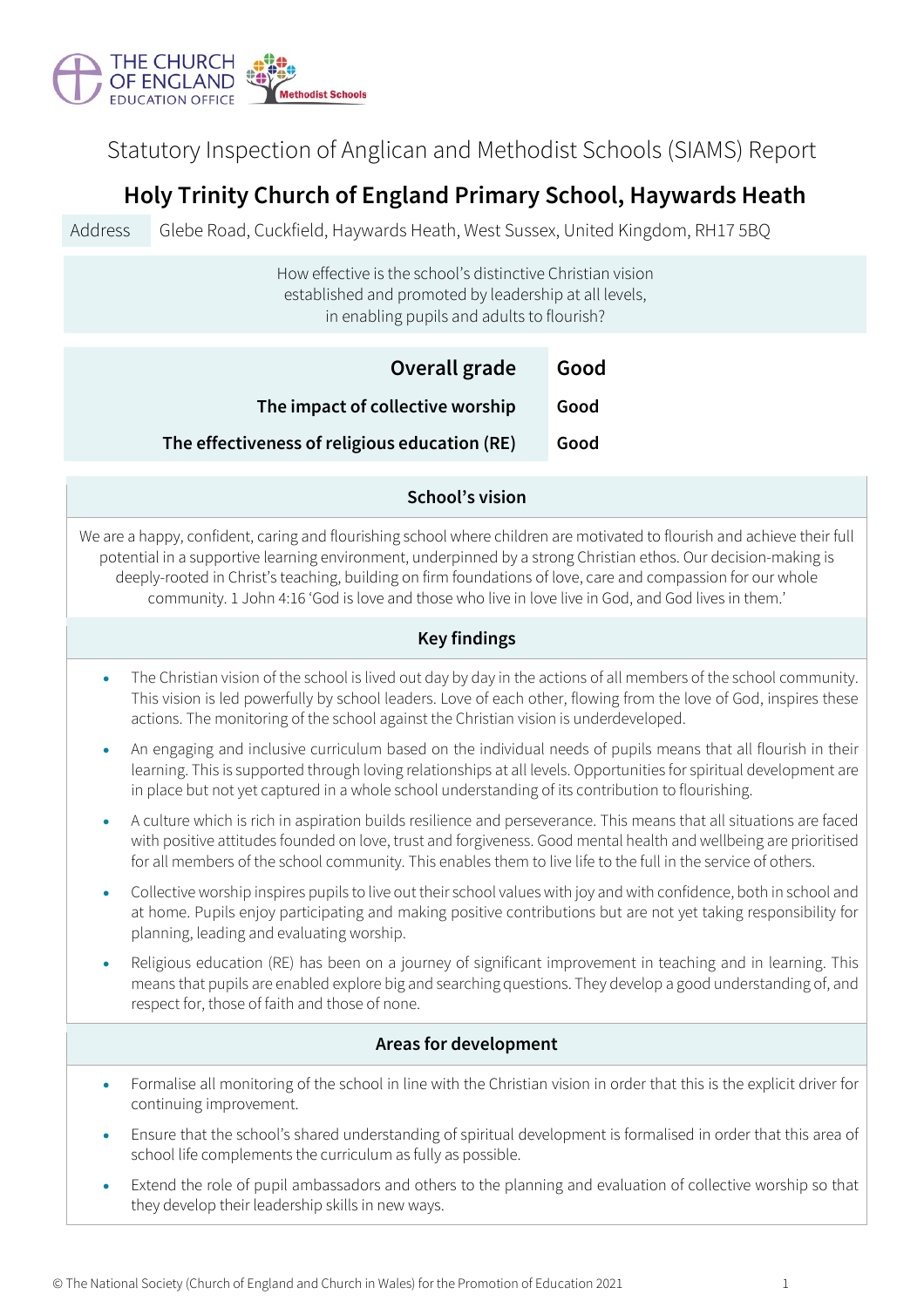How effective is the school's distinctive Christian vision, established and promoted by leadership at all levels, in enabling pupils and adults to flourish?

# **Inspection findings**

The Christian vision of the school, based on love of God and of each other, is embedded at all levels in the school community. This is reflected in the actions of the daily management of the school and clearly shared through close and supportive relationships. All adults in the school understand the need to show and to talk about love in order that all pupils are enabled to flourish. Over the past six years, professional relationships have deepened, resulting in a cohesive team which is well supported in its continuing professional development. Senior leaders provide strong role models and demonstrate how all can and must show love to those around them. They are well supported by governors in their embodiment of the vision and values of the school. This has been particularly evident in their support of challenging personal situations, including over the period of COVID. Partnerships with the local church and community are very well established for the benefit of everyone. Practical support in the form of food parcels, organised by the school and church, was a lifeline to families during lockdown. Although the Christian vision underpins the actions and decisions of the school, this remains largely implicit. As a result, monitoring does not have sufficient explicit focus on the impact of the vision at all levels.

Schools leaders have responded well to the changing context of the school. This has resulted in increasing numbers of those requiring additional support for a number of reasons. In shaping a new curriculum, the needs and interests of all have been carefully considered in line with the school's vision and associated values. Individualised support for those who are vulnerable ensures that they can access the curriculum and flourish in their learning. Systems which support mental and emotional health mean that any concerns for pupils and their families can be quickly addressed. This, in turn, helps pupils to flourish in their learning. High quality provision during lockdown, including continuous live lessons and practical equipment, has meant that there are very few gaps in pupils' learning. Pupils are, therefore, making good progress in their learning post-COVID in line with the school's high expectations of them. There is a wide range of specific opportunities for spiritual development in school. These include areas in which to take some time out and seven acres of school grounds in which awe and wonder are fostered. An invitation to offer prayer is also evident within the school environment. A clear and explicit shared understanding of the impact of spiritual development on the whole of school life, including the curriculum, is not evident. The school's associated Christian values of perseverance, resilience, aspiration and trust are well understood by pupils. They are confident in the knowledge that if they make mistakes they have the opportunity to try again. This is a direct result of their feelings of trust in the adults around them. The love that they show each other also helps them to feel secure in difficult situations. Behaviour in school is exemplary, being founded on love, trust and forgiveness. It is also based on a strong sense of the need for dignity and respect for all. Pupils have a good understanding of the importance of loving everybody around them and valuing difference in its many different forms. Pupils also know how to love and care for their world. They are able to do this practically in the school's extensive grounds and Rainbow Reps raise the importance of eco-awareness. This group also champions the need to love others through charity support showing love as their school vision requires. Good mental health for all is a priority for the school, based on loving relationships in line with the Christian vision. Many practical strategies have significant impact for those pupils identified as needing particular support. These include a sensory room, play and LEGO therapy, as well as a strong forest school curriculum and outdoor classroom used for lunchtime nurture clubs. Mental health support is extended to families as appropriate, in demand during COVID and in its aftermath. Staff are also very well supported in terms of their wellbeing and mental health. They are dealt with compassionately in times of personal difficulty and they are well supported professionally in terms of their workload.

Members of the school community, including parents, have a clear understanding about why collective worship is important. They articulate that it is to inspire those present to action through love and that it flows from the Christian vision and values of the school. The themes of worship are rooted in biblical teaching with clear links to scenarios to which pupils can relate. All are included and invited. Values beyond the four school values are explored. Pupils can explain exactly what they gain from worship time and give examples of how they have lived out the message they hear. Sung worship is inspiring and enthusiastic, much missed through the COVID lockdown when provision was remote. Pupils from across the school offer their own prayers. Year 6 ambassadors assist with practical aspects of collective worship and with some aspects such as drama. Their role, and that of others, is underdeveloped in the planning, leadership and evaluation of worship. There is a fruitful partnership with local churches, most especially with Holy Trinity Church, some of whose members lead worship each week. The priest of Holy Trinity provides rich and deep